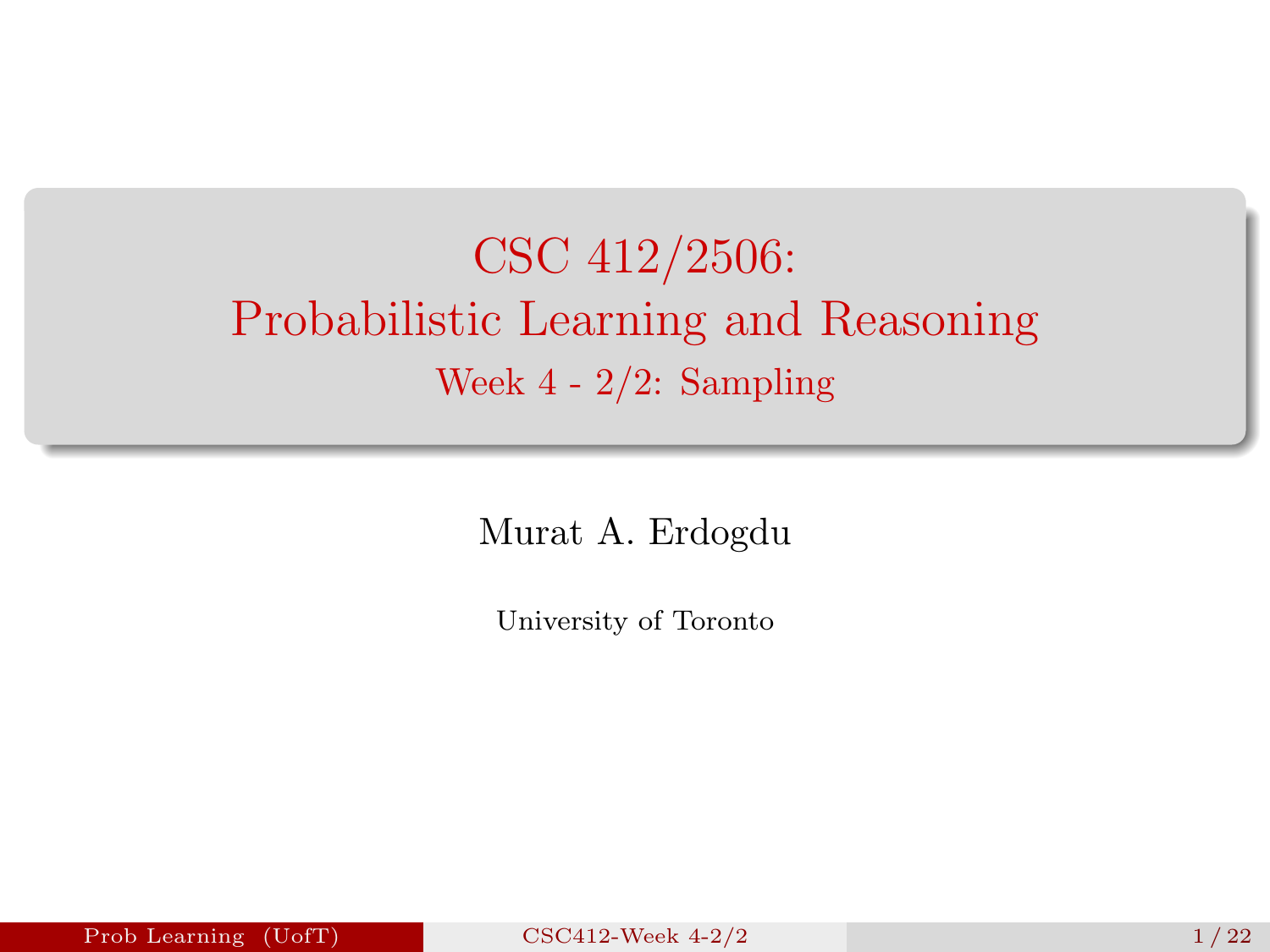- Ancestral Sampling
- Simple Monte Carlo
- Importance Sampling
- Rejection Sampling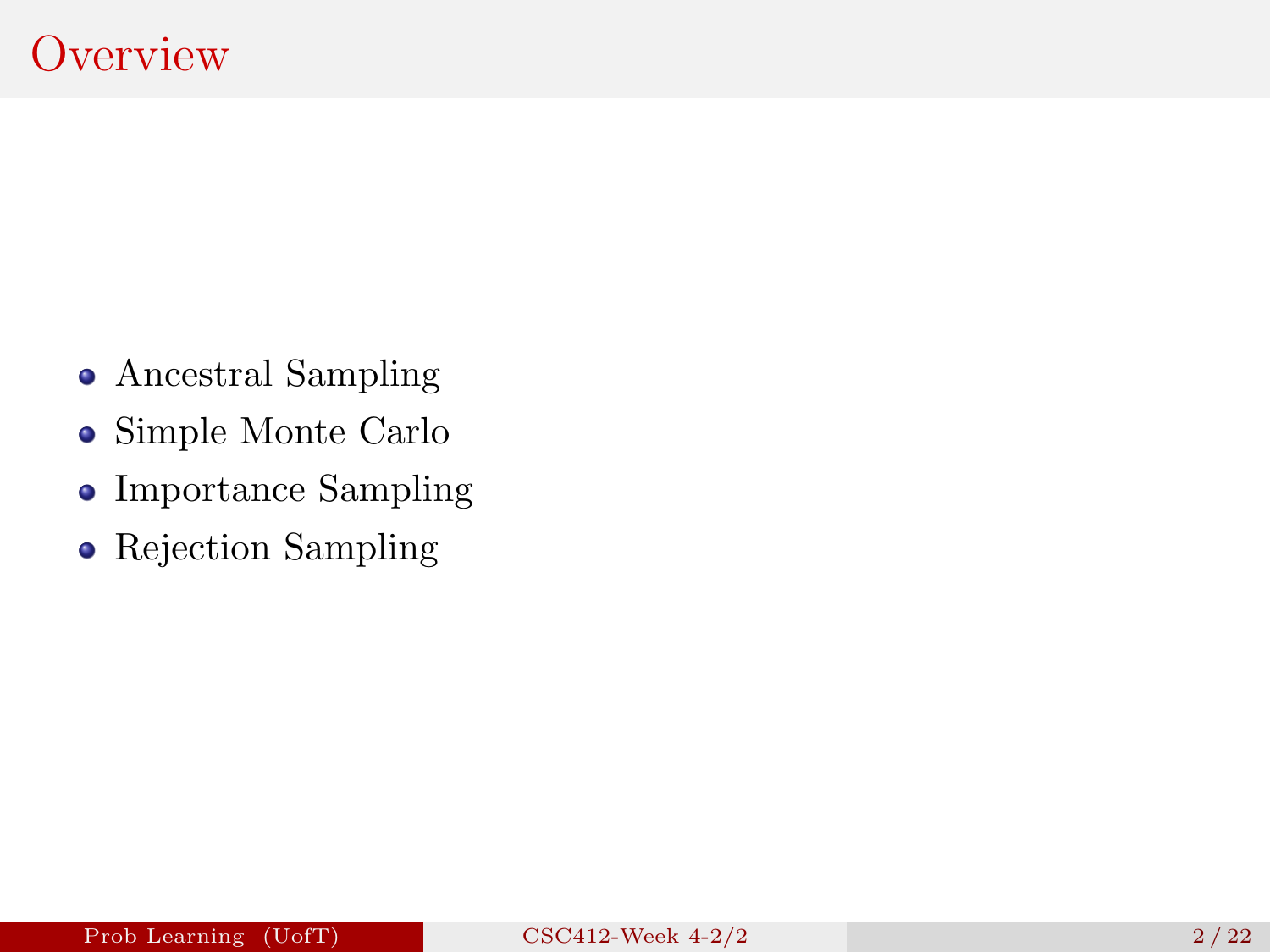- A sample from a distribution  $p(x)$  is a single realization x whose probability distribution is  $p(x)$ . Here, x can be high-dimensional or simply real valued.
- $\bullet$  We assume the density from which we wish to draw samples,  $p(x)$ , can be evaluated to within a multiplicative constant. That is, we can evaluate a function  $\tilde{p}(x)$  such that

$$
p(x) = \frac{\tilde{p}(x)}{Z}.
$$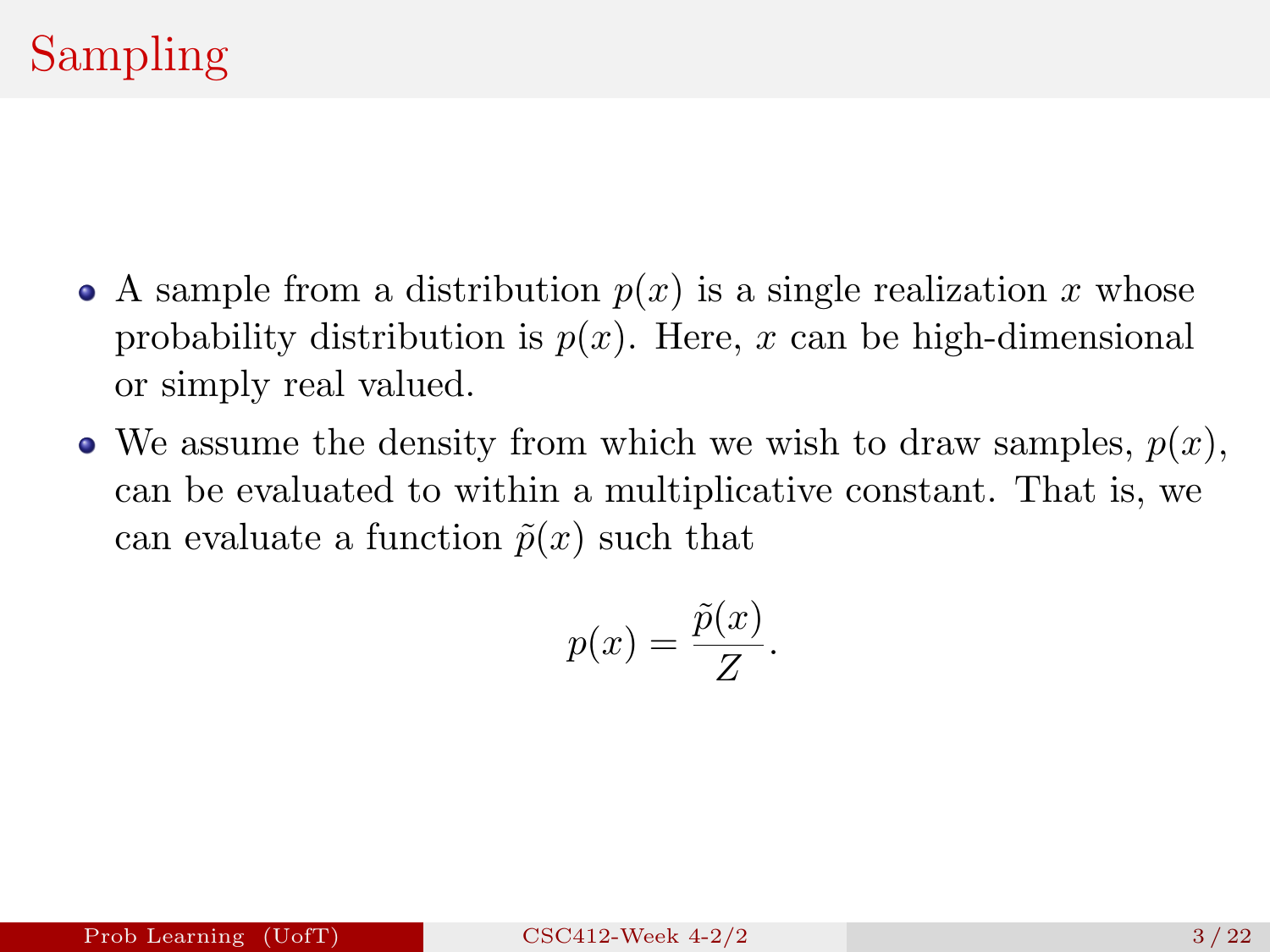Given a DAG, and the ability to sample from each of its factors given its parents, we can sample from the joint distribution over all the nodes by ancestral sampling, which simply means sampling in a topoplogical order.

at each step, sample from any conditional distribution that you haven't visited yet, whose parents have all been sampled.

Example: In a chain you would always start with  $z_1$  and move to the right. In a tree, you would always start from the root.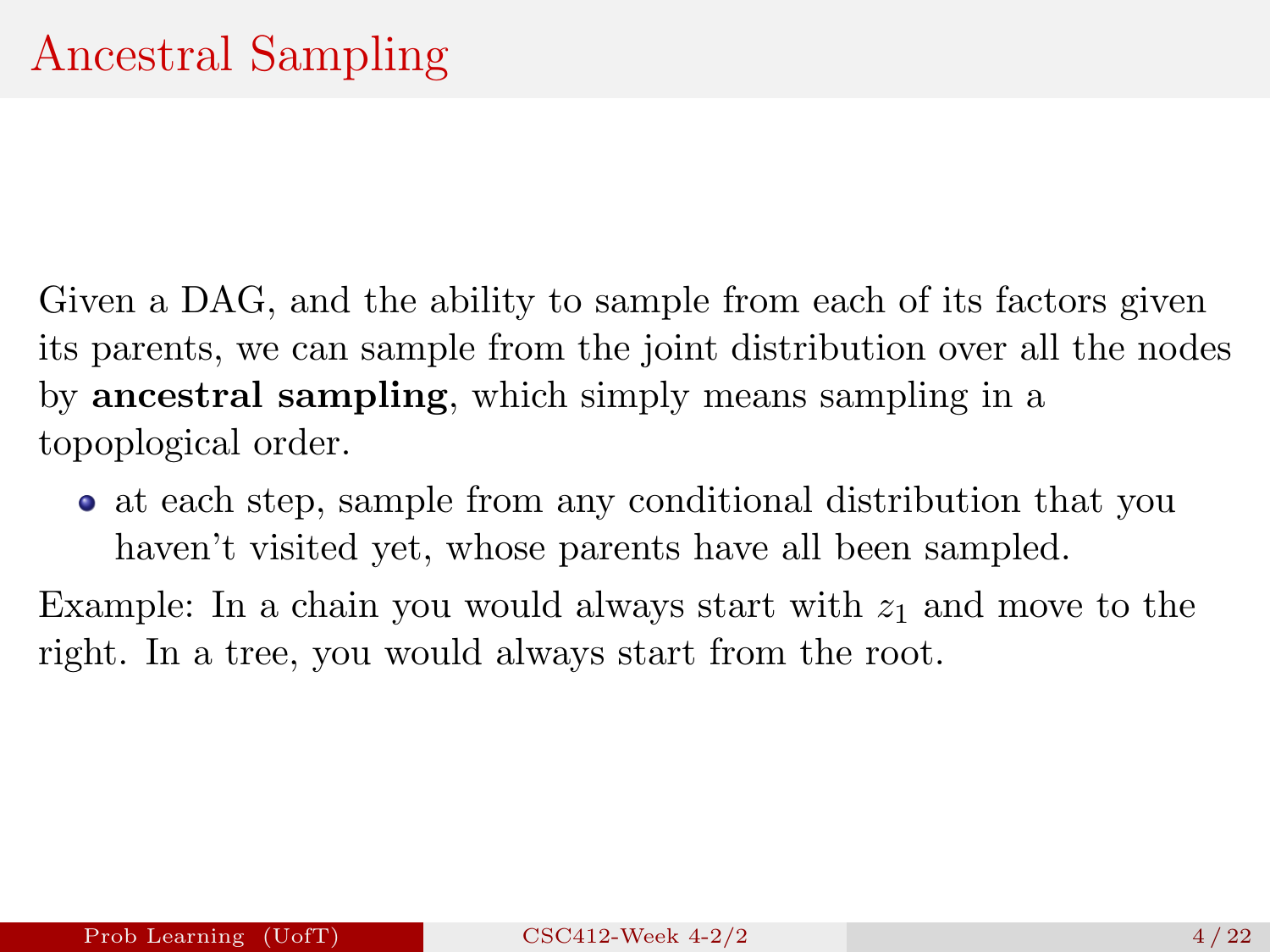### Ancestral Sampling Example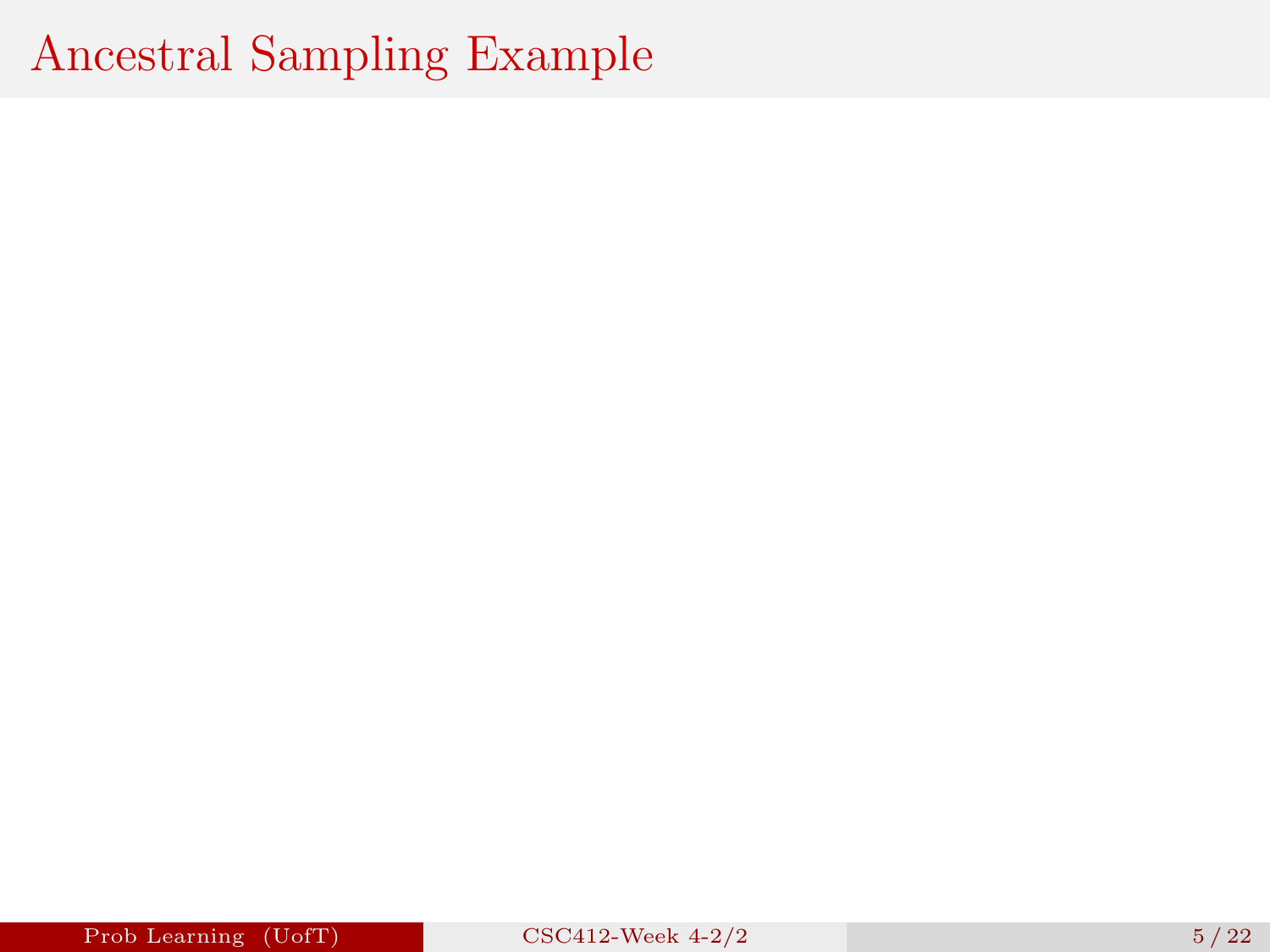We will be using Monte Carlo methods to solve one or both of the following problems.

- **Problem 1**: To generate samples  $\{x^{(r)}\}_{r=1}^R$  from a given probability distribution  $p(x)$ .
- **Problem 2**: To estimate expectations of functions,  $\phi(x)$ , under this distribution  $p(x)$

$$
\Phi = \mathop{\mathbb{E}}_{x \sim p(x)} [\phi(x)] = \int \phi(x) p(x) dx
$$

 $\phi$  is called a test function.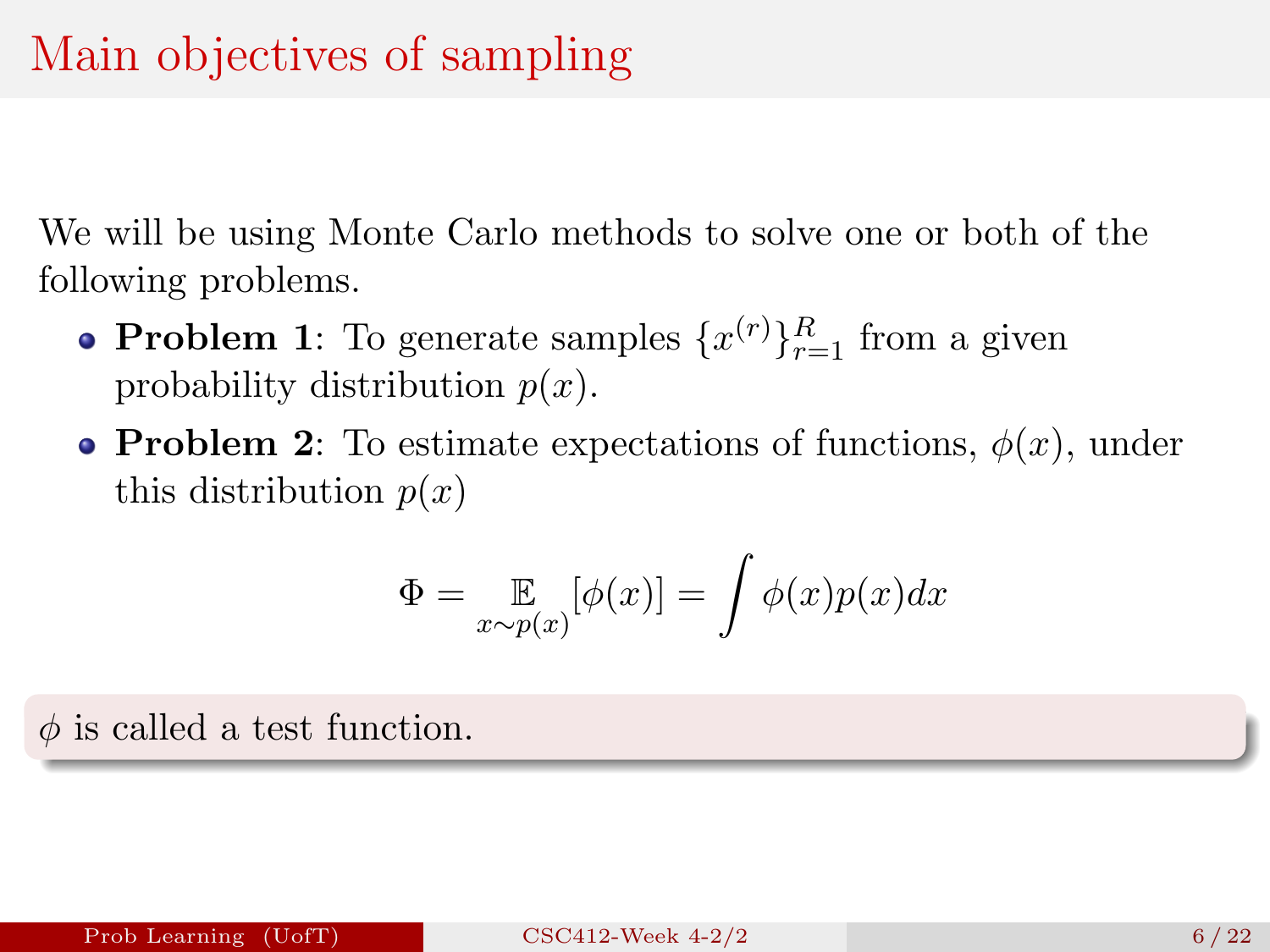Examples of test functions  $\phi(x)$ :

- the mean of a function f under  $p(x)$  by finding the expectation of the function  $\phi_1(x) = f(x)$ .
- the variance of f under  $p(x)$  by finding the expectations of the functions  $\phi_1(x) = f(x)$  and  $\phi_2(x) = f(x)^2$

$$
\phi_1(x) = f(x) \Rightarrow \Phi_1 = \mathop{\mathbb{E}}_{x \sim p(x)} [\phi_1(x)]
$$

$$
\phi_2(x) = f(x)^2 \Rightarrow \Phi_2 = \mathop{\mathbb{E}}_{x \sim p(x)} [\phi_2(x)]
$$

$$
\Rightarrow \text{var}(f(x)) = \Phi_2 - (\Phi_1)^2
$$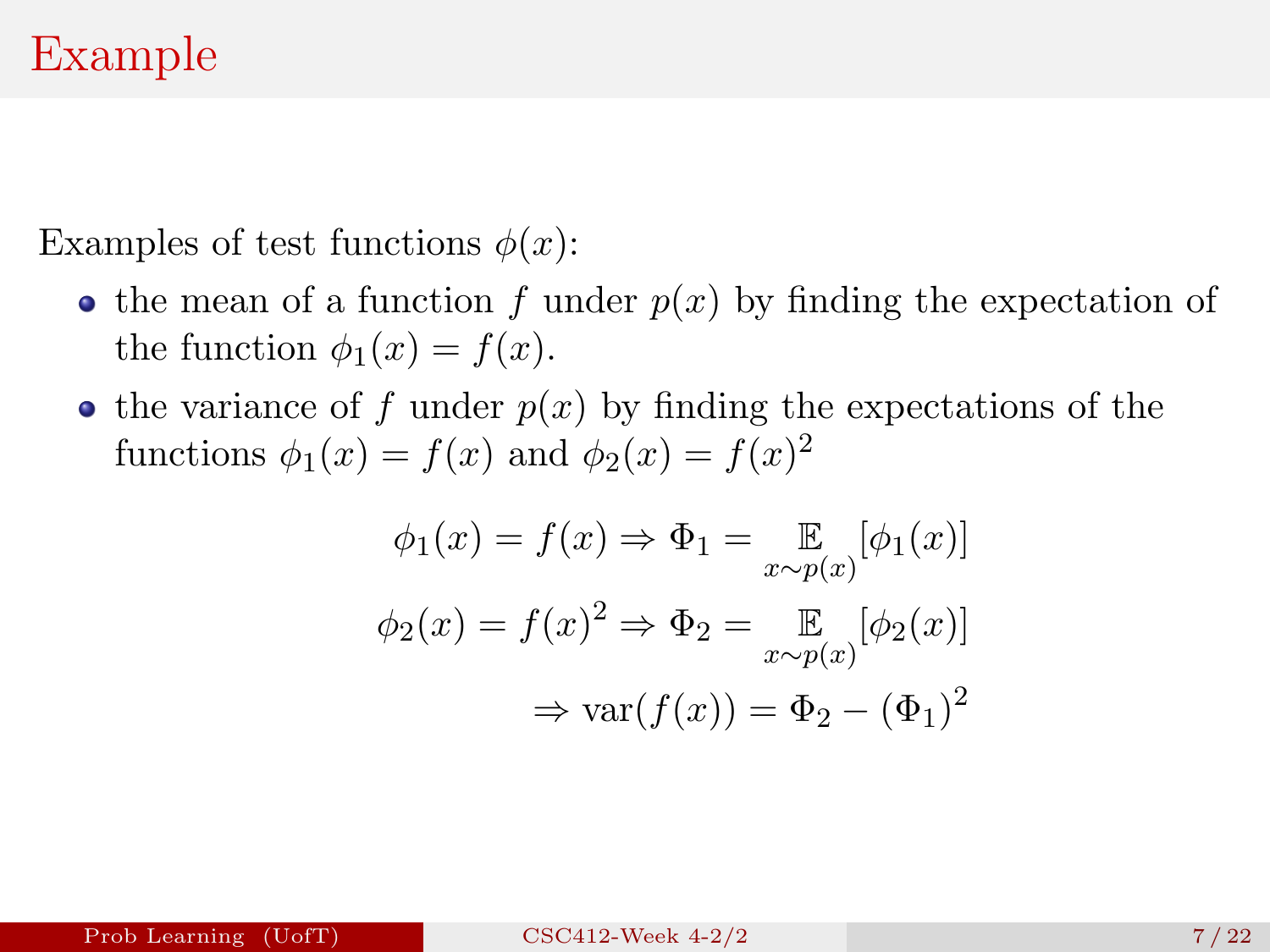We start with the estimation problem using simple Monte Carlo:

**Simple Monte Carlo:** Given  $\{x^{(r)}\}_{r=1}^R \sim p(x)$  we can estimate the expectation  $\mathbb{E}_{x \sim p(x)}[\phi(x)]$  using the estimator  $\hat{\Phi}$ :

$$
\Phi = \mathop{\mathbb{E}}_{x \sim p(x)} [\phi(x)] \approx \frac{1}{R} \sum_{r=1}^{R} \phi(x^{(r)}) = \hat{\Phi}
$$

• The fact that  $\hat{\Phi}$  is a consistent estimator of  $\Phi$  follows from the Law of Large Numbers (LLN).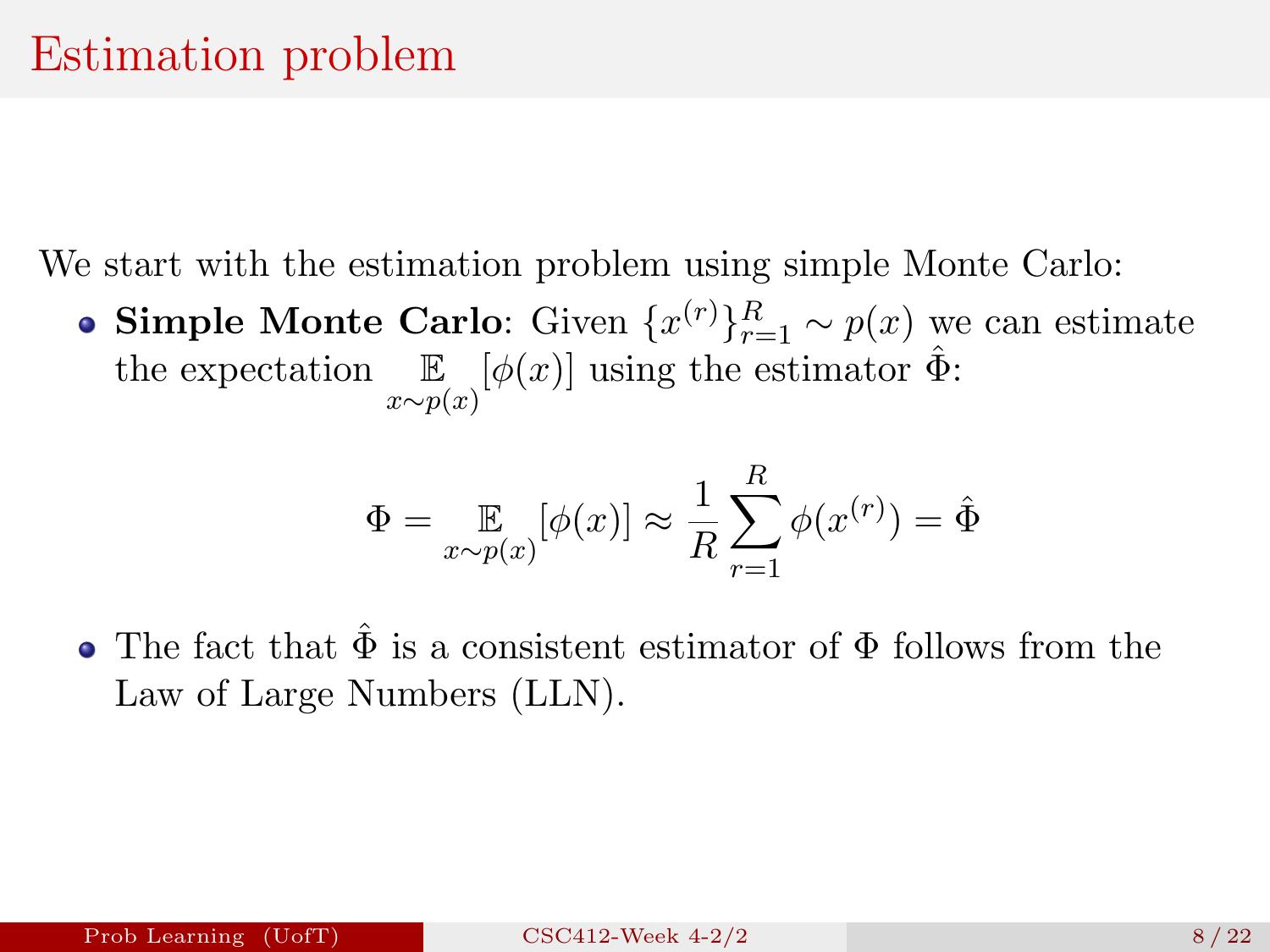#### Basic properties of Monte Carlo estimation

**Unbiasedness:** If the vectors  $\{x^{(r)}\}_{r=1}^R$  are generated independently from  $p(x)$ , then the expectation of  $\hat{\Phi}$  is  $\Phi$ .

$$
\mathbb{E}[\hat{\Phi}] = \mathbb{E}\left[\frac{1}{R}\sum_{r=1}^{R}\phi(x^{(r)})\right] = \frac{1}{R}\sum_{r=1}^{R}\mathbb{E}\left[\phi(x^{(r)})\right]
$$

$$
= \frac{1}{R}\sum_{r=1}^{R}\mathbb{E}\left[\sum_{x\sim p(x)}\left[\phi(x)\right]\right] = \frac{R}{R}\mathbb{E}\left[\sum_{x\sim p(x)}\left[\phi(x)\right]\right]
$$

$$
= \Phi
$$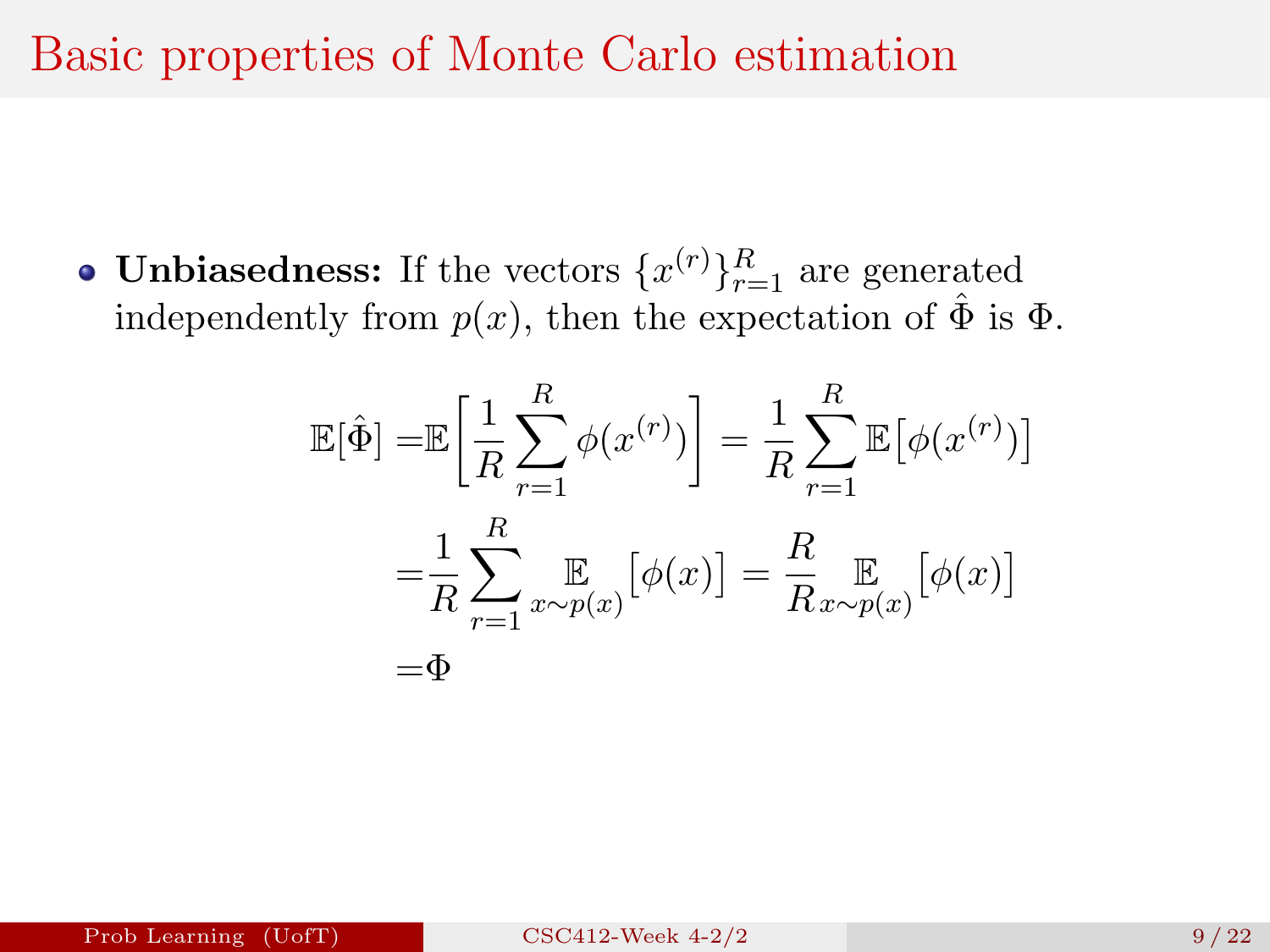#### Simple properties of Monte Carlo estimation

• Variance: As the number of samples of  $R$  increases, the variance of  $\hat{\Phi}$  will decrease with rate  $\frac{1}{R}$ 

$$
\begin{aligned}\n\text{var}[\hat{\Phi}] &= \text{var}\left[\frac{1}{R} \sum_{r=1}^{R} \phi(x^{(r)})\right] \\
&= \frac{1}{R^2} \text{var}\left[\sum_{r=1}^{R} \phi(x^{(r)})\right] \\
&= \frac{1}{R^2} \sum_{r=1}^{R} \text{var}\left[\phi(x^{(r)})\right] \\
&= \frac{R}{R^2} \text{var}[\phi(x)] \\
&= \frac{1}{R} \text{var}[\phi(x)]\n\end{aligned}
$$

Accuracy of the Monte Carlo estimate depends on the variance of  $\phi$ .

Prob Learning  $(UofT)$  [CSC412-Week 4-2/2](#page-0-0) 10 / 22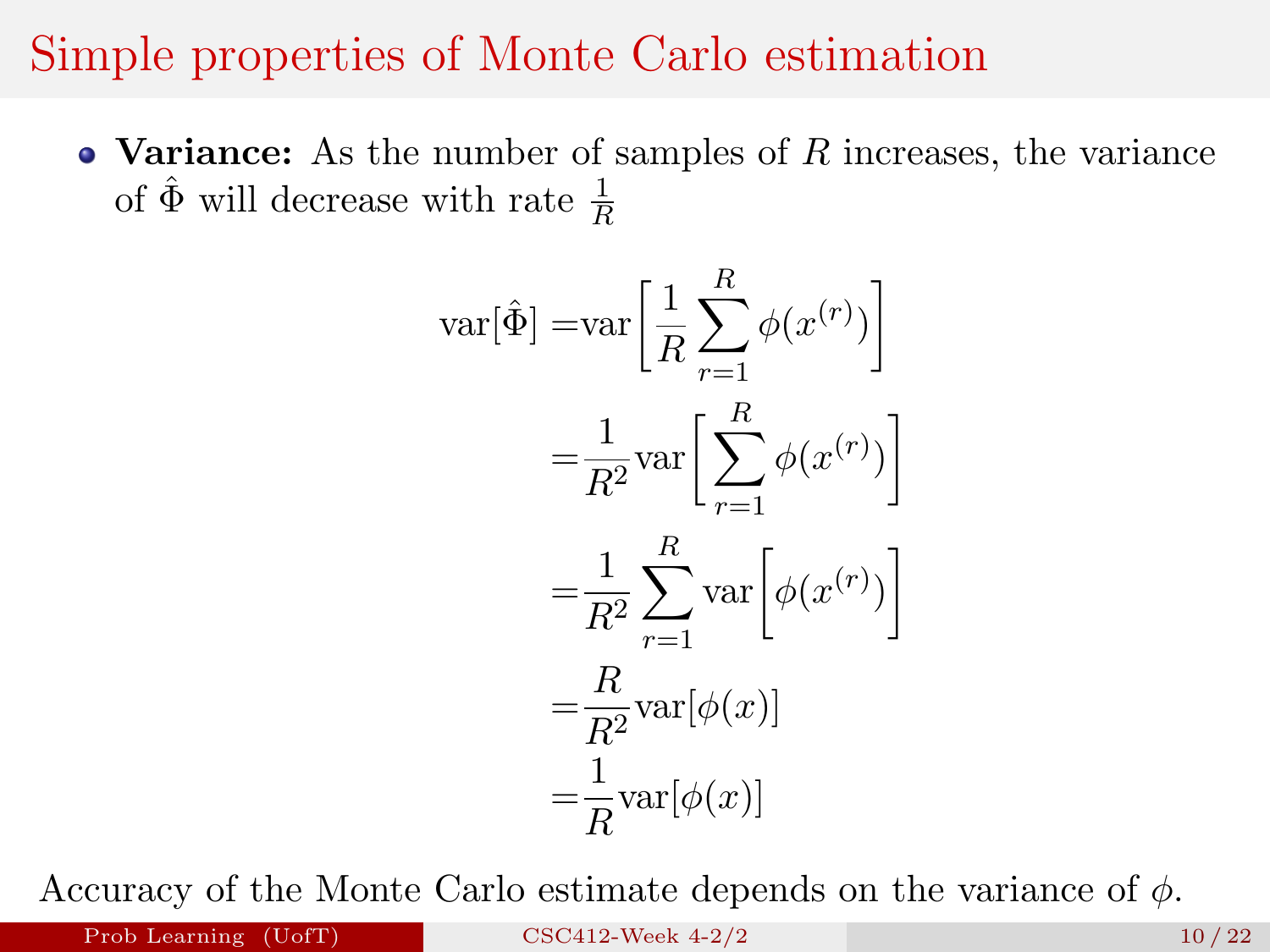### Sampling problem

• Assume we know the density  $p(x)$  up to a multiplicative constant

$$
p(x) = \frac{\tilde{p}(x)}{Z}
$$

- There are two difficulties:
	- $\triangleright$  We do not generally know the normalizing constant, Z. The main diffuculty is computing it

$$
Z = \int \tilde{p}(x) dx
$$

which requires computing a high-dimensional integral.

Even if we did know Z, the problem of drawing samples from  $p(x)$ is still a challenging one, especially in high-dimensional spaces.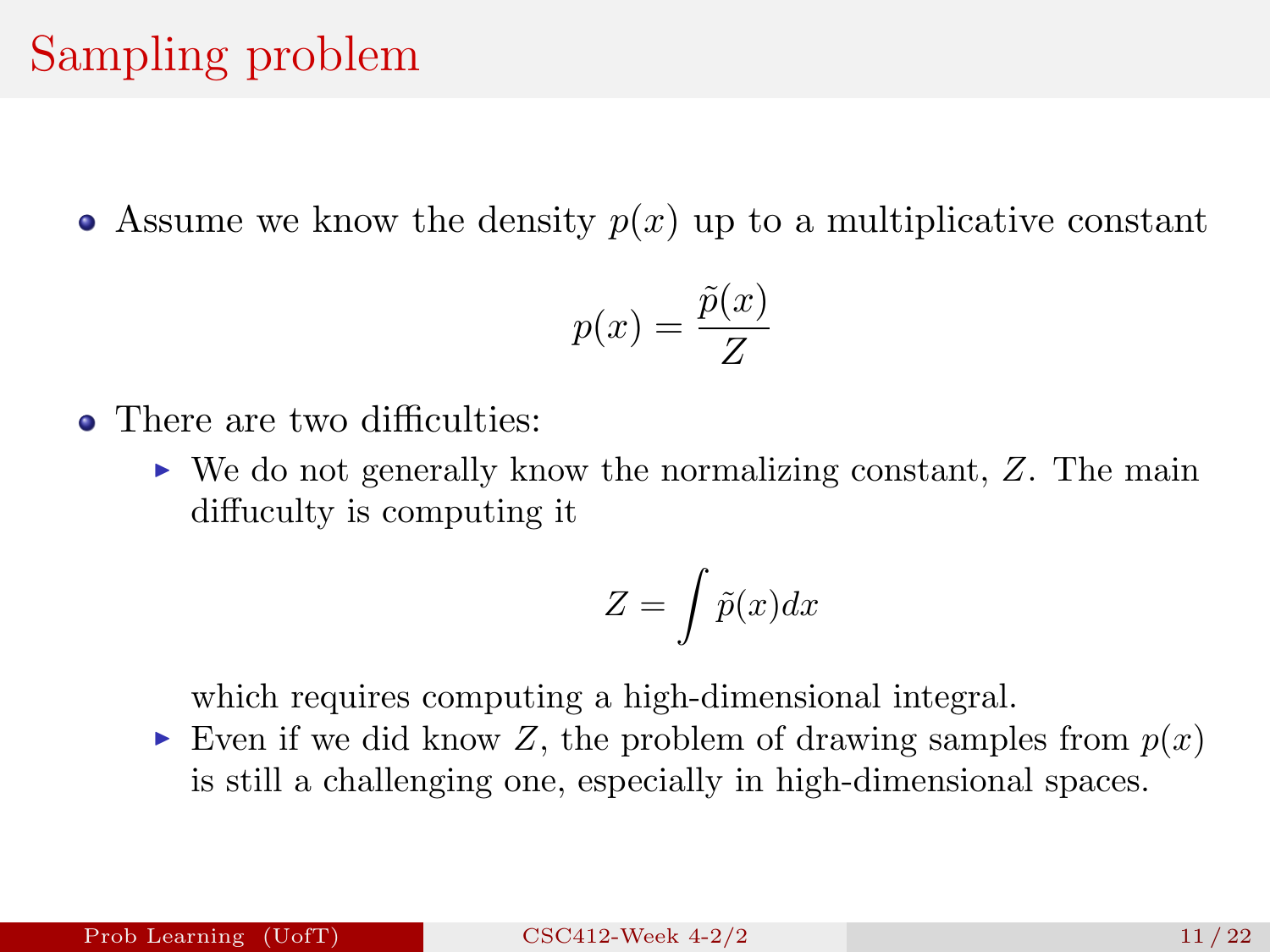#### Bad Idea: Lattice Discretization

Imagine that we wish to draw samples from the density  $p(x) = \frac{\tilde{p}(x)}{Z}$ given in figure (a).



- $\bullet$  How to compute  $Z$ ?
- $\bullet$  We could discretize the variable x and sample from the discrete distribution (figure (b)).
- In figure (b) there are 50 uniformly spaced points in one dimension. If our system had,  $D = 1000$  dimensions say, then the corresponding number of points would be  $50^D = 50^{1000}$ . Thus, the cost is exponential in dimension!

Prob Learning  $(UofT)$  [CSC412-Week 4-2/2](#page-0-0) 12 / 22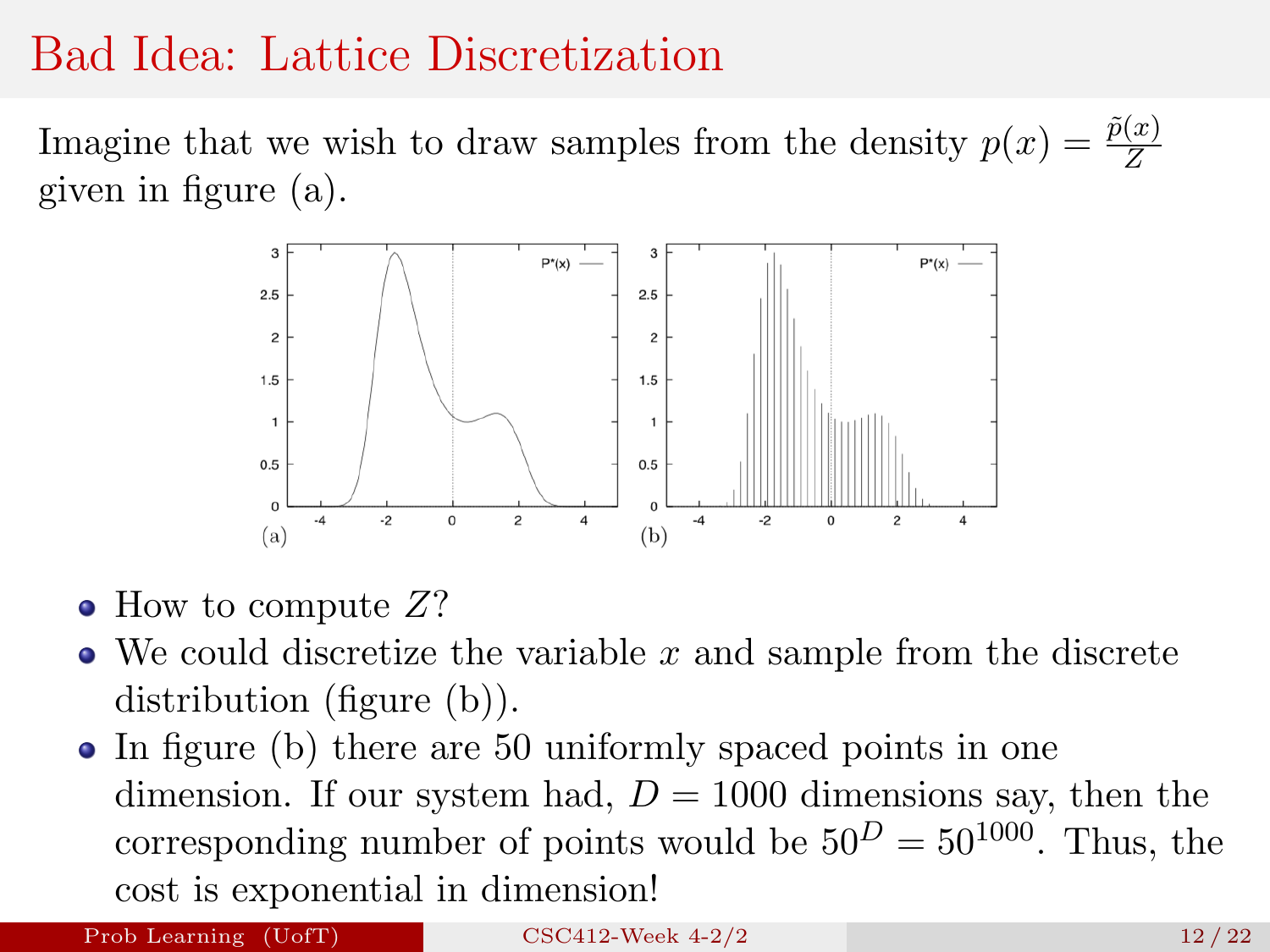# An analogy

Imagine the tasks of drawing random water samples from a lake and finding the average plankton concentration. Let

- $\tilde{p}(\mathbf{x}) =$  the depth of the lake at  $\mathbf{x} = (x, y)$
- $\phi(\mathbf{x}) =$  the plankton concentration as a function of **x**
- $Z =$  the volume of the lake  $= \int \tilde{p}(\mathbf{x})d\mathbf{x}$



The average concentration of plankton is therefore

$$
\Phi = \frac{1}{Z} \int \phi(\mathbf{x}) \tilde{p}(\mathbf{x}) d\mathbf{x}.
$$

Prob Learning (UofT)  $CSC412$ -Week  $4-2/2$  13  $/22$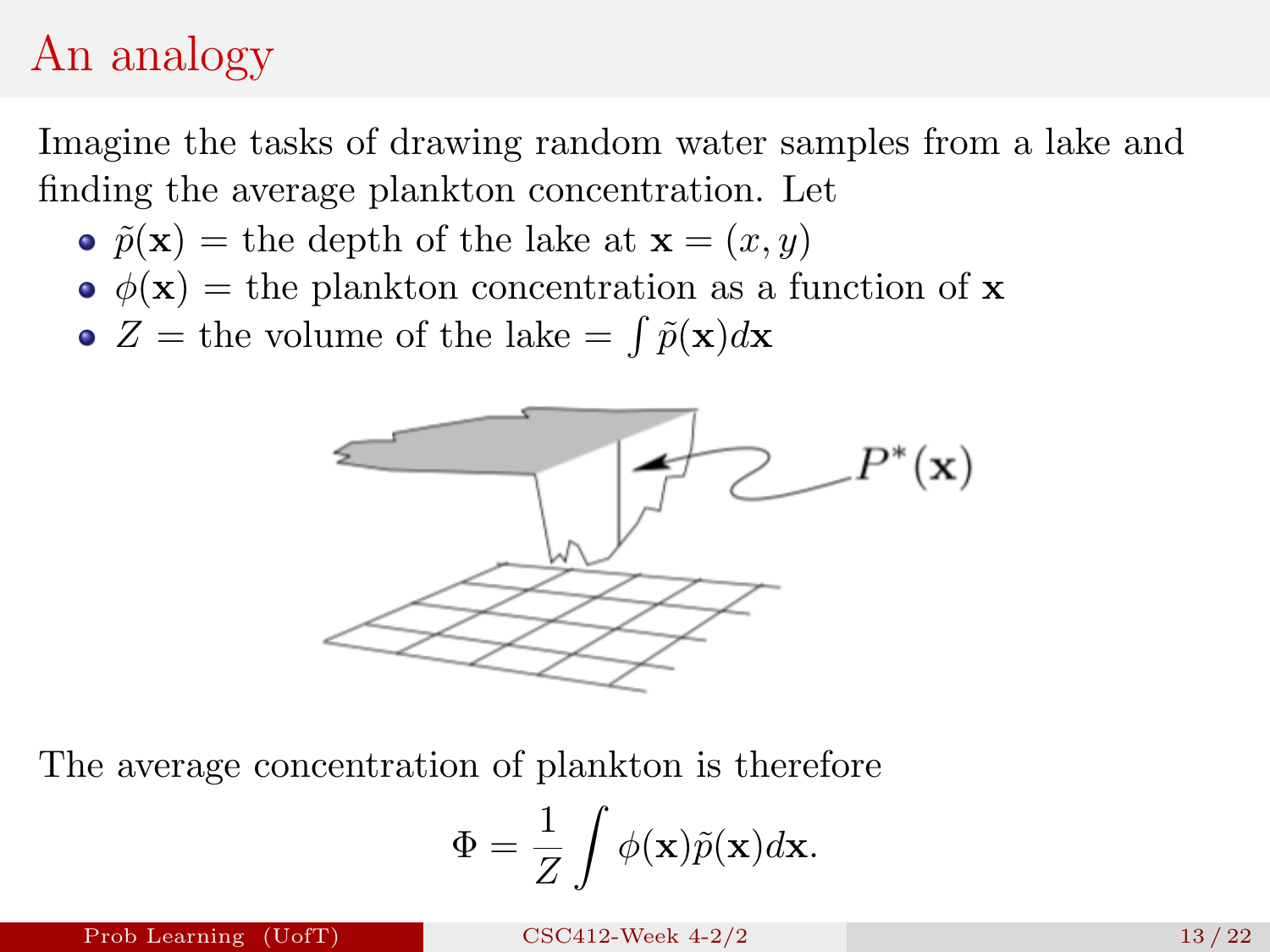# An analogy

You can take the boat to any desired location **x** on the lake, and can measure the depth,  $\tilde{p}(\mathbf{x})$ , and plankton concentration,  $\phi(\mathbf{x})$ , at that point. Therefore,

- **Problem 1** is to draw water samples at random such that each sample is equally likely to come from any point within the lake.
- **Problem 2** is to find the average plankton concentration.



A slice through a lake that includes some canyons.

- We don't know the depth  $\tilde{p}(\mathbf{x})$ .
- To correctly estimate Φ, our method must implicitly discover the canyons and find their volume relative to the rest of the lake.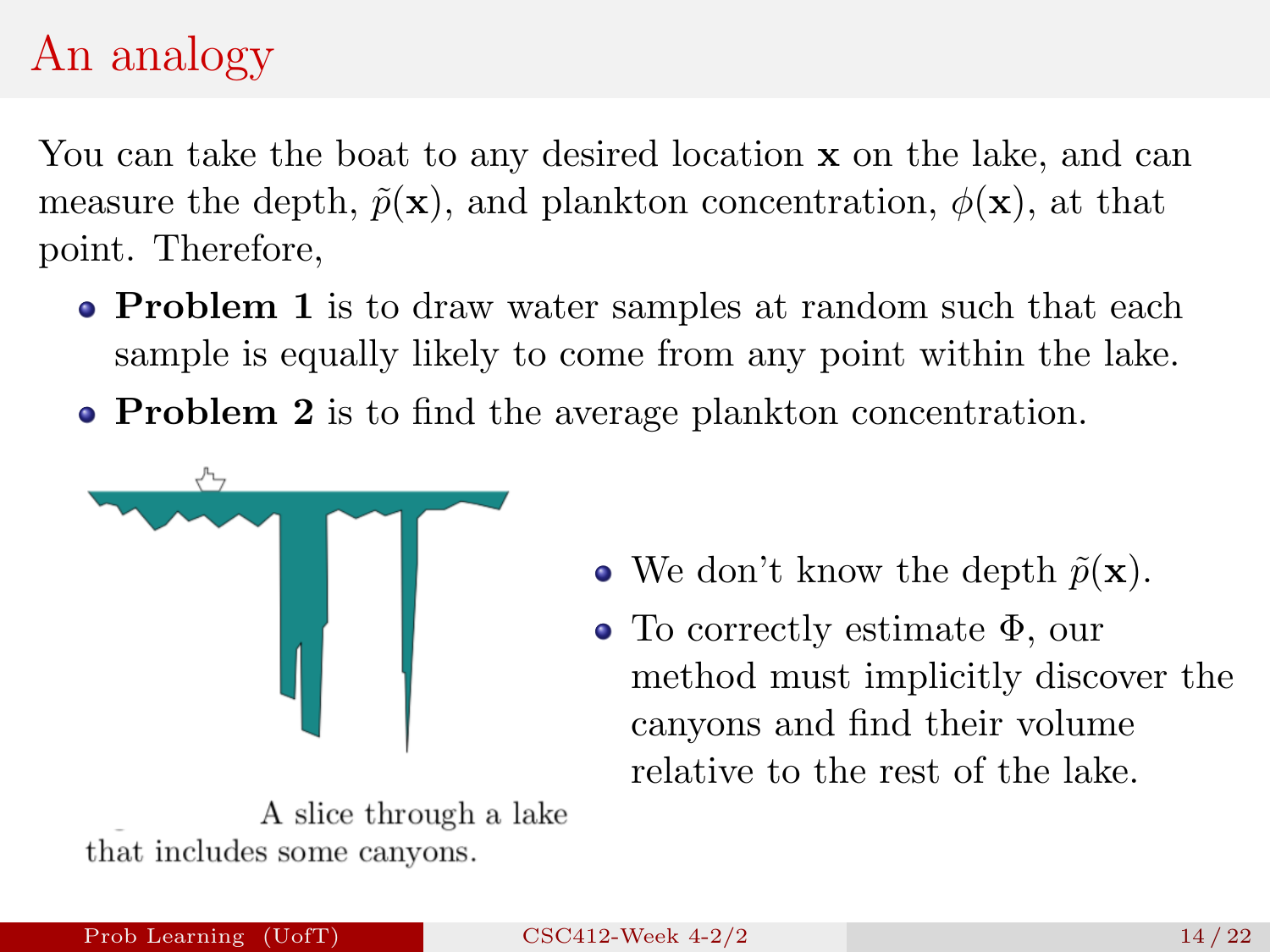### Estimation tool: Importance Sampling

Importance sampling is a method for estimating the expectation of a function  $\phi(x)$ .



• The density from which we wish to draw samples,  $p(x)$ , can be evaluated up to normalizing constant,  $\tilde{p}(x)$ 

$$
p(x) = \frac{\tilde{p}(x)}{Z}
$$

• There is a simpler density,  $q(x)$ from which it is easy to sample from and easy to evaluate up to normalizing constant (i.e.  $\tilde{q}(x)$ )

$$
q(x) = \frac{\tilde{q}(x)}{Z_q}
$$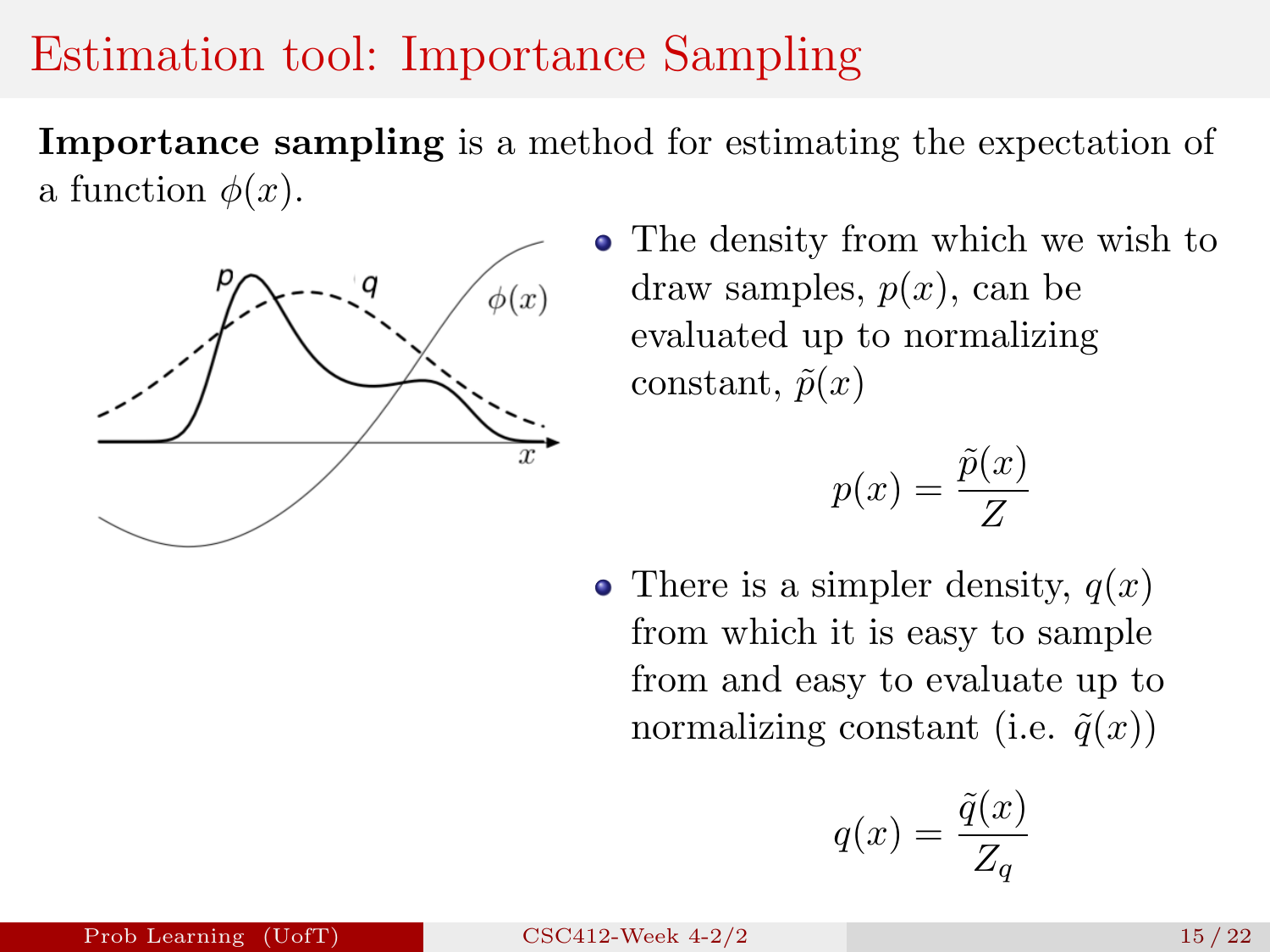#### Estimation tool: Importance Sampling

• In importance sampling, we generate R samples from  $q(x)$ 

$$
\{x^{(r)}\}_{r=1}^R \sim q(x)
$$

• If these points were samples from  $p(x)$  then we could estimate  $\Phi$  by

$$
\Phi = \mathop{\mathbb{E}}_{x \sim p(x)} [\phi(x)] \approx \frac{1}{R} \sum_{r=1}^{R} \phi(x^{(r)}) = \hat{\Phi}
$$

That is, we could use a simple Monte Carlo estimator.

- $\bullet$  But we sampled from q. We need to correct this!
- Values of x where  $q(x)$  is greater than  $p(x)$  will be over-represented in this estimator, and points where  $q(x)$  is less than  $p(x)$  will be under-represented. Thus, we introduce weights.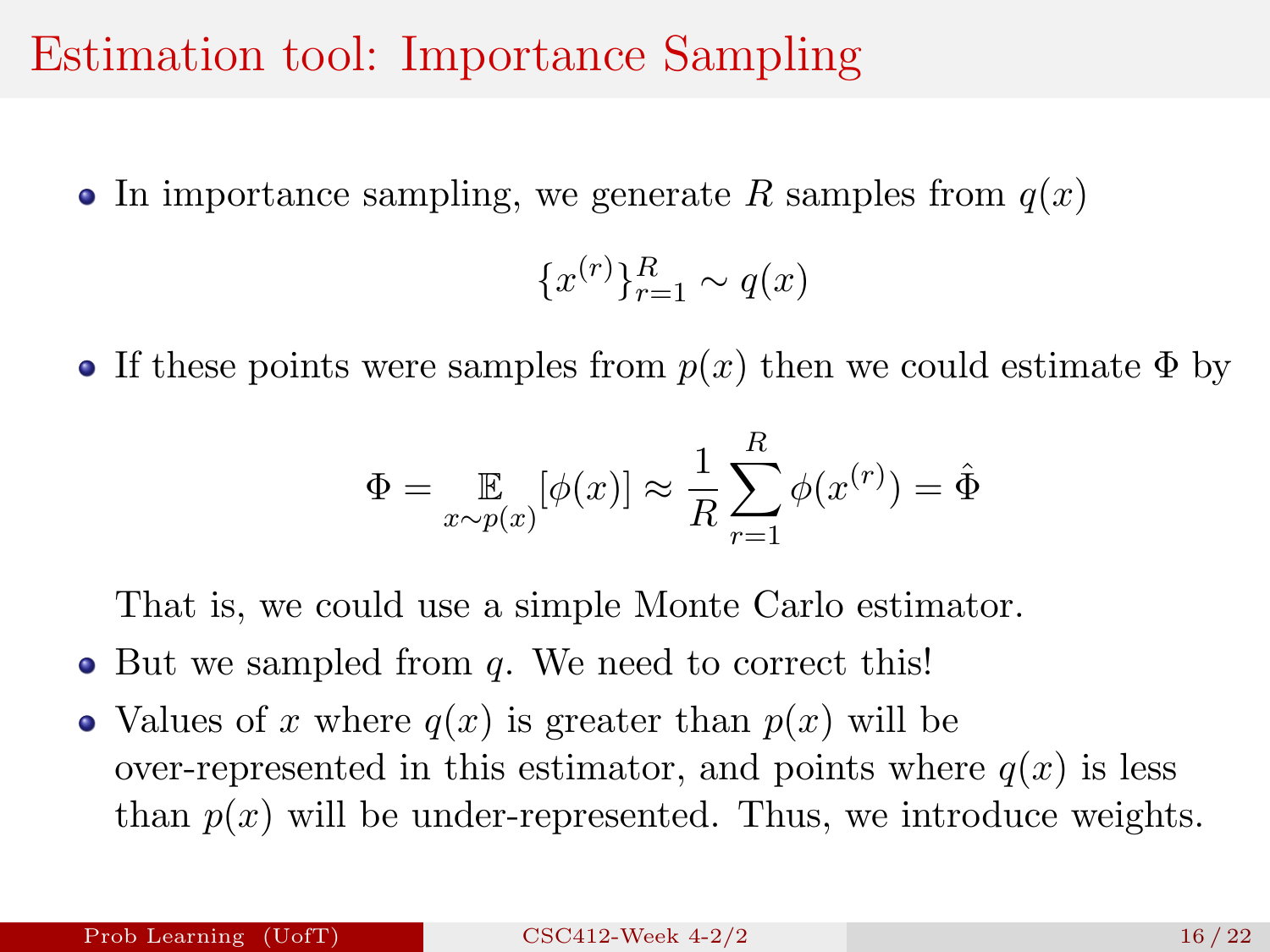Introduce weights:  $\tilde{w}_r = \frac{\tilde{p}(x^{(r)})}{\tilde{q}(x^{(r)})}$  $\frac{p(x^{(r)})}{\tilde{q}(x^{(r)})}$  and notice that 1 R  $\sum$ R  $r=1$  $\tilde{w}_r \approx \mathop{\mathbb{E}}_{x \sim q(x)}$  $\lceil \frac{\tilde{p}(x)}{2} \rceil$  $\tilde{q}(x)$  $]=\int \frac{\tilde{p}(x)}{\tilde{z}(x)}$  $\frac{\tilde{p}(x)}{\tilde{q}(x)}q(x)dx=\frac{Z_p}{Z_q}$  $Z_q$ 

 $\bullet$  Finally, we rewrite our estimator under q

$$
\Phi = \int \phi(x)p(x)dx = \int \phi(x) \cdot \frac{p(x)}{q(x)} \cdot q(x)dx \approx \frac{1}{R} \sum_{r=1}^{R} \phi(x^{(r)}) \frac{p(x^{(r)})}{q(x^{(r)})} = (*)
$$

• However, the estimator relies on p. It can only rely on  $\tilde{p}$  and  $\tilde{q}$ .

$$
(*) = \frac{Z_q}{Z_p} \frac{1}{R} \sum_{r=1}^{R} \phi(x^{(r)}) \cdot \frac{\tilde{p}(x^{(r)})}{\tilde{q}(x^{(r)})} = \frac{Z_q}{Z_p} \frac{1}{R} \sum_{r=1}^{R} \phi(x^{(r)}) \cdot \tilde{w}_r
$$

$$
\approx \frac{\frac{1}{R} \sum_{r=1}^{R} \phi(x^{(r)}) \cdot \tilde{w}_r}{\frac{1}{R} \sum_{r=1}^{R} \tilde{w}_r} = \frac{1}{R} \sum_{r=1}^{R} \phi(x^{(r)}) \cdot w_r = \hat{\Phi}_{iw}
$$

where  $w_r = \frac{\tilde{w}_r}{\sum_{r=1}^R \tilde{w}_r}$  and  $\hat{\Phi}_{iw}$  is our importance weighted estimator.

Prob Learning  $(Uo f T)$  [CSC412-Week 4-2/2](#page-0-0) 17/22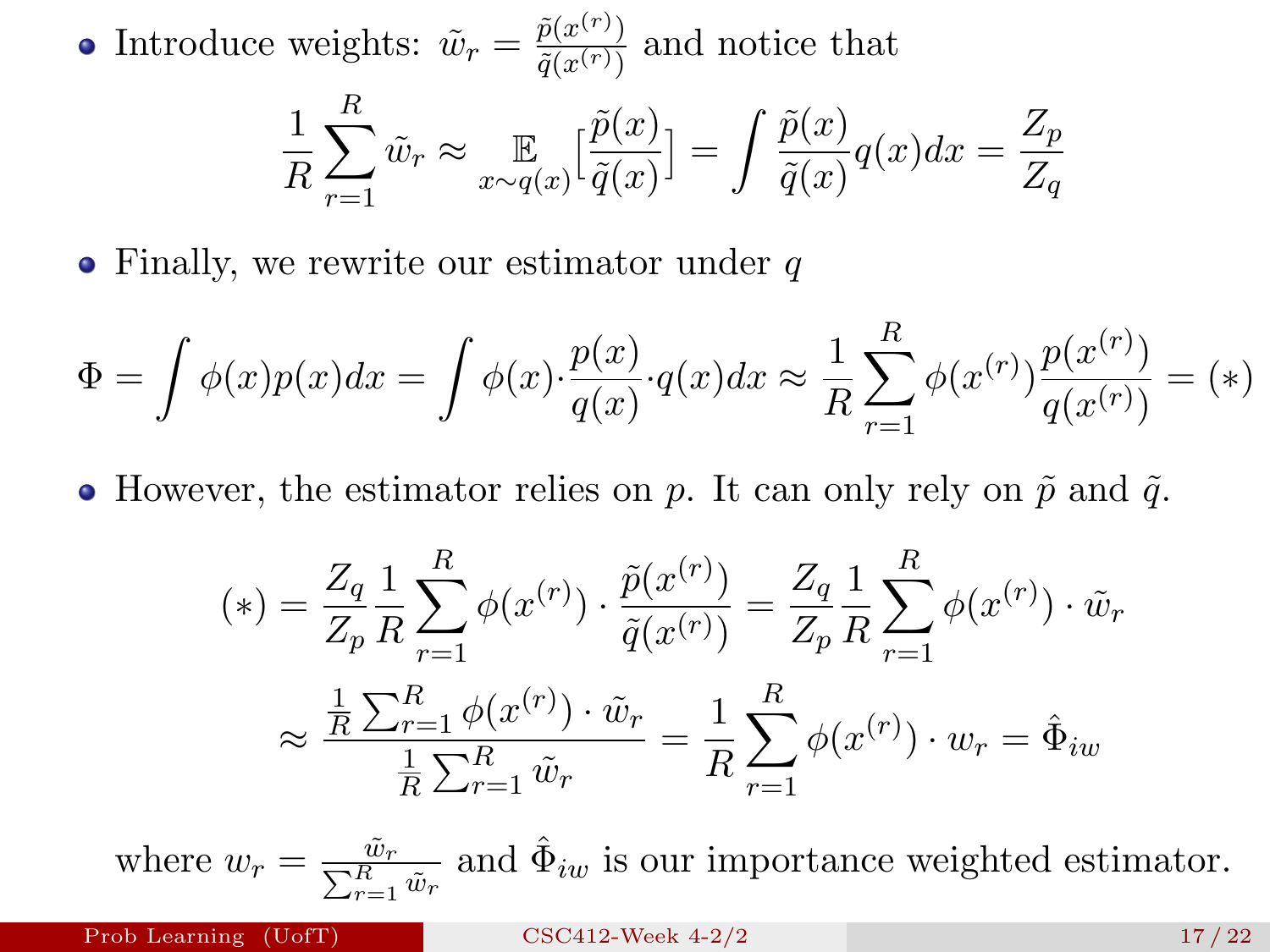### Sampling tool: Rejection sampling

- We want expectations under  $p(x) = \tilde{p}(x)/Z$  which is a very complicated one-dimensional density.
- Assume that we have a simpler proposal density  $q(x)$  which we can evaluate (within a multiplicative factor  $Z_a$ , as before), and from which we can generate samples.
- $\bullet$  Further assume that we know the value of a constant c such that

$$
c\tilde{q}(x) > \tilde{p}(x) \quad \forall x
$$

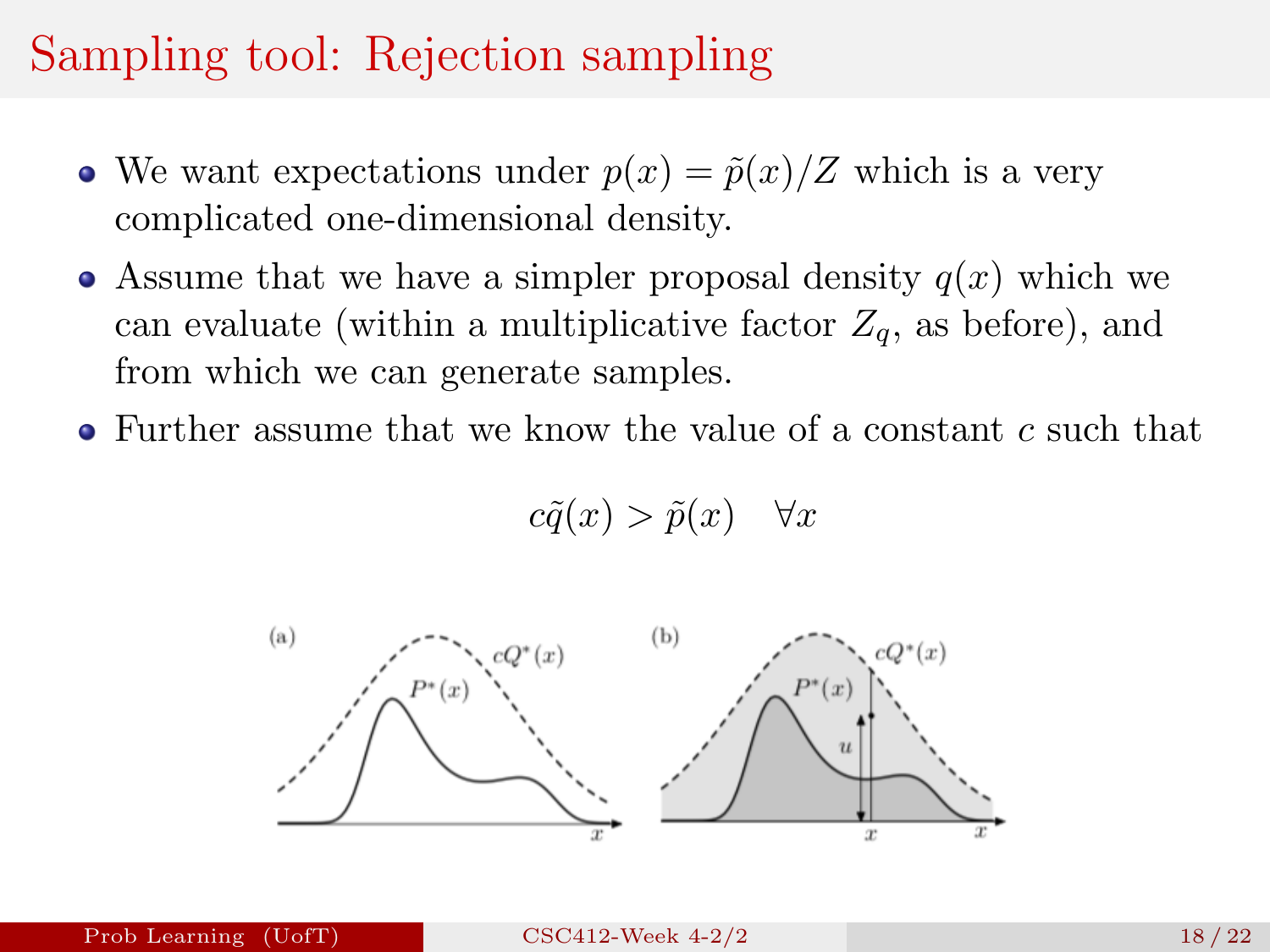# Sampling tool: Rejection sampling



The procedure is as follows:

- 1. Generate two random numbers.
	- 1.1 The first, x, is generated from the proposal density  $q(x)$ .
	- 1.2 The second, u is generated uniformly from the interval  $[0, c\tilde{q}(x)]$ (see figure (b) above).
- 2. Evaluate  $\tilde{p}(x)$  and accept or reject the sample x by comparing the value of u with the value of  $\tilde{p}(x)$ 
	- 2.1 If  $u > \tilde{p}(x)$ , then x is rejected
	- 2.2 Otherwise x is accepted; x is added to our set of samples  $\{x^{(r)}\}$  and the value of  $u$  discarded.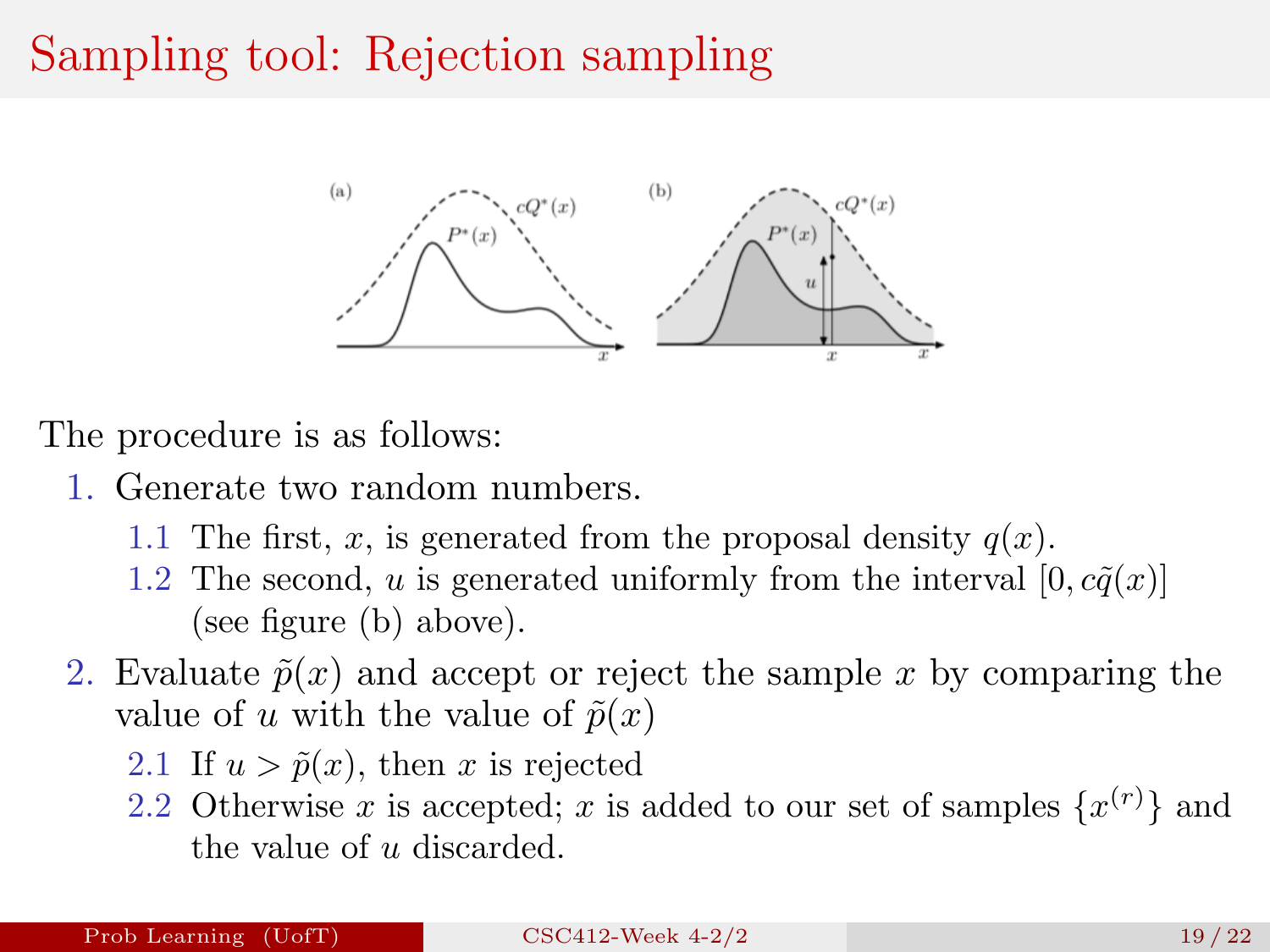#### Why does rejection sampling work?

1.  $x \sim q(x)$ 2.  $u|x \sim \text{Unif}[0, c\tilde{q}(x)]$ 3. x is accepted if  $u \leq \tilde{p}(x)$ .

For any set  $A$ 

$$
\mathbb{P}_{x \sim p}(x \in A) = \int_A p(x)dx = \int \mathbf{1}_{\{x \in A\}} p(x)dx = \mathbb{E}_{x \sim p}[\mathbf{1}_{\{x \in A\}}].
$$

$$
\mathbb{P}_{x \sim q}(x \in A | u \leq \tilde{p}(x)) = \mathbb{P}_{x \sim q}(x \in A, u \leq \tilde{p}(x)) / \mathbb{E}_{x \sim q}[\mathbb{P}(u \leq \tilde{p}(x)|x)]
$$
  
\n
$$
= \mathbb{E}_{x \sim q}[\mathbf{1}_{\{x \in A\}} \mathbb{P}(u \leq \tilde{p}(x)|x)] / \mathbb{E}_{x \sim q}[\frac{\tilde{p}(x)}{c\tilde{q}(x)}]
$$
  
\n
$$
= \mathbb{E}_{x \sim q}[\mathbf{1}_{\{x \in A\}} \frac{\tilde{p}(x)}{c\tilde{q}(x)}] / \frac{Z_p}{cZ_q}
$$
  
\n
$$
= \mathbb{P}_{x \sim p}(x \in A) \frac{Z_p}{cZ_q} / \frac{Z_p}{cZ_q}
$$
  
\n
$$
= \mathbb{P}_{x \sim p}(x \in A)
$$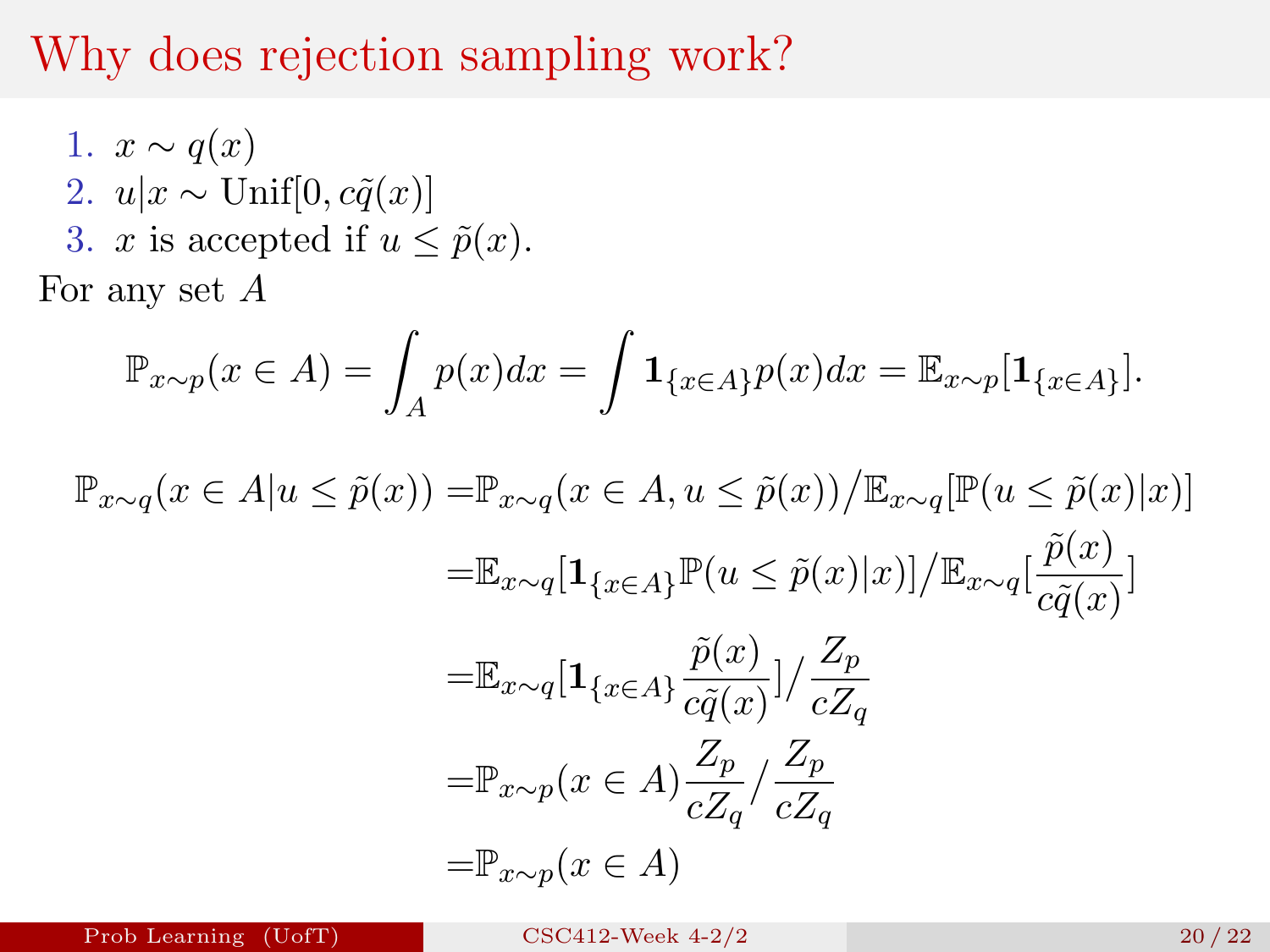- In high-dimensional problems, the requirement that  $c\tilde{q}(x) \geq \tilde{p}(x)$ will force  $c$  to be huge, so acceptances will be very rare.
- $\bullet$  Finding such a value of c may be difficult too, since we don't know where the modes of  $\tilde{p}$  are located nor how high they are.
- In general c grows exponentially with the dimensionality, so the acceptance rate is expected to be exponentially small in dimension

acceptance rate = 
$$
\frac{\text{area under } \tilde{p}}{\text{area under } c\tilde{q}} = \frac{1}{Z}
$$